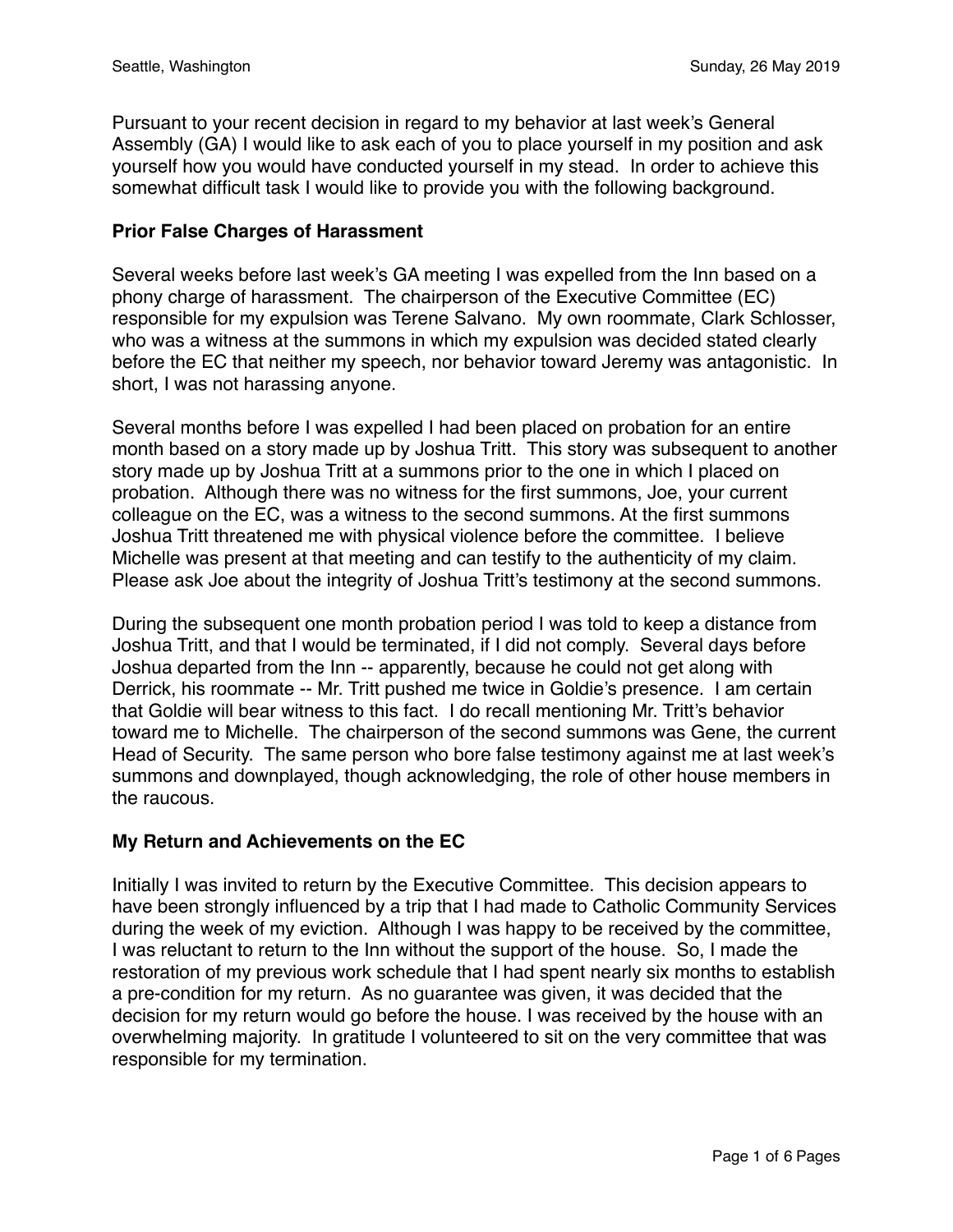It was not easy, for Terene. Salvano and Jeanette Seaman-Braun were dead set against my presence on the committee. At one point Ms. Salvano told the entire committee that she had no respect for me and could offer no solution for my continued presence. These statements were made while both Sandra and Michelle were presence. Per was also on board at the time.

While on the committee I managed to achieve the following:

- 1) Conduct a filing party consisting of Ms. Salvano, Ms. Seaman-Braun, Per, and myself. During this *party* we filed a two-inch thick stack of paperwork that had been neglected for the previous several months by previous EC members.
- 2) Clean both the EC box and the top drawer of the 4th floor filing cabinet of their clutter and brought Per up to speed about how to maintain the cabinet in good order.
- 3) Got the EC to accept the new rule that department heads and their assistants would have priority at all summons in which they were filing incident reports against member who were negligent in meeting their shift requirements.
- 4) Got the entire GA to agree on a procedure that would satisfy Jason's noise complaint vis-à-vis those who use the Smoking Hut for loud, late-night discussions.
- 5) Negotiated a difficult Room Change Request for Joe, Per, Jeff Pierce, and Jeff Strand.

All of the above was accomplished while Ms. Salvano and Ms. Seaman-Braun were seated on the EC.

During this several week period Steven Caro and I requested a Room Change Request, and we were denied. The reason given by Ms Seaman-Braun, the presiding officer on the EC when the decision was made, was a history of trouble with past roommates. How this conclusion was reached I can only imagine. You might wish to consult with Tracy, as she was present at the meeting. The truth of my history with past roommates is provided in the attached document that was submitted with my appeal. Steven and I are now roommates, and he does, to my chagrin, snore.

# **Michelle's Departure and Ms. Salvano's Pre-GA Coup**

Shortly before Michelle went on vacation she told the other members of the committee to stop trying to frustrate my every initiative. Michelle had come to see me in my true light, free of the negative gossip that has prevailed over me ever since my arrival at the Inn. As soon as Michelle left Ms. Salvano and Ms. Seaman-Braun pounced.

Twenty-five minutes before the GA Meeting on May 12, 2019 the EC was assembled. All were present. (Sandra was the sitting staff member; she had not been present when Michelle told the others to stop trying to frustrate my work on the committee.) I was told to leave the room so that Ms. Salvano could speak to Sandra in private before the committee. When I was invited into the room ten minutes later I was told that a vote of No-Confidence would be taken. When I asked on what grounds I was read a list of accusations. I was given no opportunity to defend myself and asked to leave the room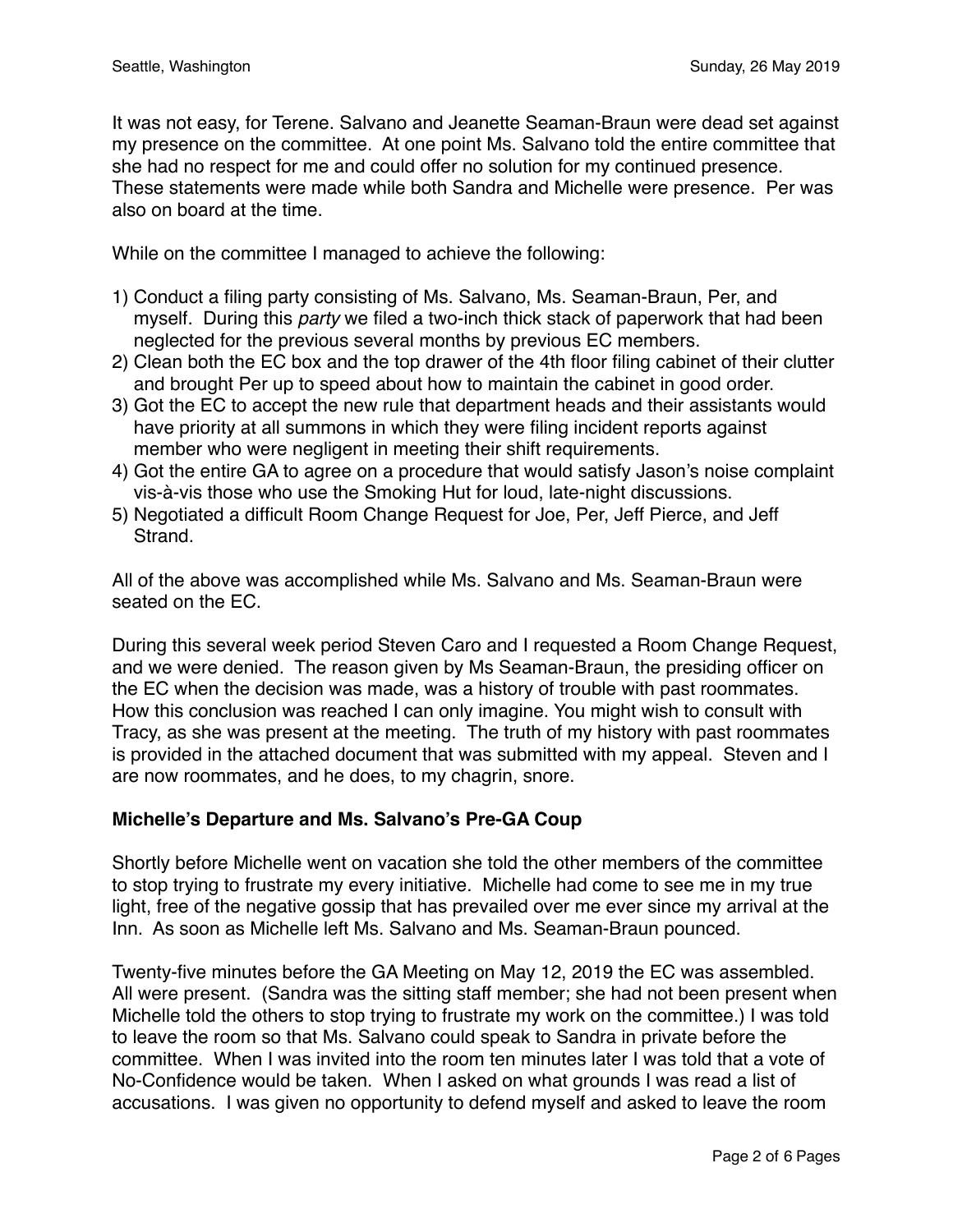for a second time. When I returned I was told that a 4-4 decision had been reached against me. Whereupon I was promised a copy of the accusations by Ms. Seaman-Braun. To this day I have not received a copy and only vaguely recall what the accusations were. They had been read quickly by Ms. Salvano, and I was given no opportunity to defend myself against any. Tenaya was the acting chairperson had offered no intercession on my behalf.

Why did I allow myself to be rolled over during those heartfelt twenty minutes? The reasons were several. Firstly, it was my first experience with a vote of No-Confidence, and I was not aware of proper procedure. Secondly, Sandra made no objection to the procedure that was followed. Thirdly, the designated, but not effective chairperson, asked me to leave the room on both occasions at Ms. Salvano's insistence. And fourthly, I did not want to be a part of any action that would leave the entire house standing in the hall way past 5:00 PM.

As I was completely unprepared for what had happened, I simply left the Inn and thought about how best to deal with the situation. I decided to wait.

After consulting with other members of the house about the rules and the probable true causes for the vote of No-Confidence, and after learning that Ms. Salvano's term on the EC would end at the next GA meeting, I decided to bring the matter up before the entire house -- the same who had voted me back and whom I had served well during my time on the EC for the past several weeks.

# **The Quinn Affair**

To the extent that I have been hearing negative reports about my handling of Quinn's altercation with his former roommate, and to the extent that my handling of the affair was part of the reason for my current punishment and probation, I would like to address the matter more formally here.

As I have already described Quinn's behavior toward Staff, Security, and myself after the police had left. I would now like to discuss what happened before the police came and what transpired while they were present.

The altercation between Quinn and his roommate broke out just after a conversation between Annaka and me in the 4th Floor library. We had been together for about ten minutes in an effort to satisfy a previous EC decision about formalizing the Orientation procedure for new residents. When we were finished, Annaka left the library, and I remained.

Within the space of 30 seconds to a minute-and-a-half after our separation I heard noise and then my name. Annaka was calling for help. When I arrived where Annaka was standing -- before Quinn's room -- I saw that Quinn's mouth had been bloodied and told Annaka to notify Staff and Security. Whereupon I entered into the room and stood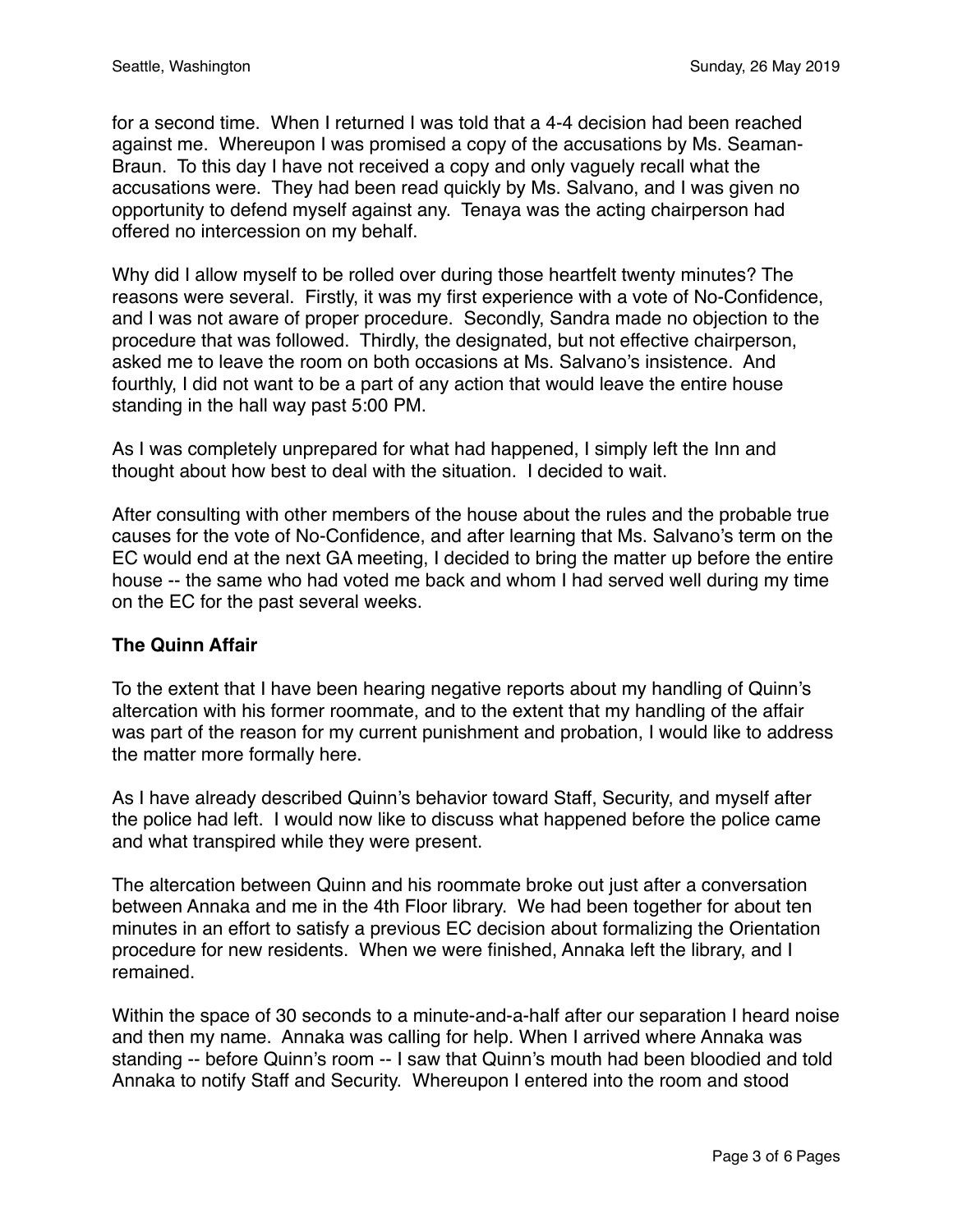between Quinn and his roommate. Quinn was in the bathroom, and his roommate was in the entry way between the door and the interior of the room.

Quinn stated that he had been punched while asleep on his bed, and his roommate stated that he had reacted to his having been pushed. Having myself been pushed by Quinn from behind many weeks earlier while waiting in line to sign my name at a GA Meeting I found his roommate's story to be the more likely of the two. In any case, it did not matter whose story was correct, for the matter would be handled before the EC at a later date. Important was that the two be separated, and I asked who would spend the night in the weight room. Quinn refused, and his roommate volunteered. I hailed his roommate for his excellent cooperation.

I remained in the entry way between Quinn and his roommate while his roommate gathered his things. When security arrived I explained that Quinn's roommate had agreed to spend the night in the weight room and that he was gathering his immediate belongings. Whereupon I entered the room proper where Quinn's roommate was assembling his things. His roommate pointed to a video screen that was blaring loud music and told me that Quinn had been exhibiting strange behavior. Quinn's bed appeared in tact; the interior of the room showed no signs of a scuffle. When Quinn's roommate had finished I accompanied him to the weight room. Just as I was leaving or the weight room with his roommate, Quinn told me that he was going to call the police. I advised him against it, but my advice fell on deaf ears. As he had every right to make the call, I made no further effort to prevent him. As Security and Staff were both present now I went with Quinn's roommate to the weight room, and left Quinn with the others.

The police arrived in two waves. With each wave there were two officers. When the first two arrived, the one went to Quinn's room and the other to the weight room. As I was the only EC member present I remained while the police officer interrogated Quinn's roommate. During the investigation I was twice asked to stand at some distance from the officer, and I did -- each time at a little more distance. The question and answers were reasonable, as the recount of what had happened was the same that I has just heard.

By the time the second wave of officer's arrived I had become concerned about the tone of the investigating officer. I had worked with Quinn's roommate at the front desk and could see that he was being placed on the defensive by the officer. So, when one of the second wave of officers came to the weight room I pulled him aside, and explained to him what I knew about Quinn, his roommate, and the altercation. Whereupon I returned to the library and waited from a distance. Within minutes I understood that they were placing Quinn's roommate under arrest.

While the arrest was taking place I spoke with the officer who had performed the investigation of Quinn's roommate and asked him, if the officer with whom I had spoken had informed him about our conversation. He said, No. When I tried to explain what I knew a second time, I was asked, if I had witnessed the incident. I replied, No, and that was pretty much the end of our conversation. I then accompanied the two officers that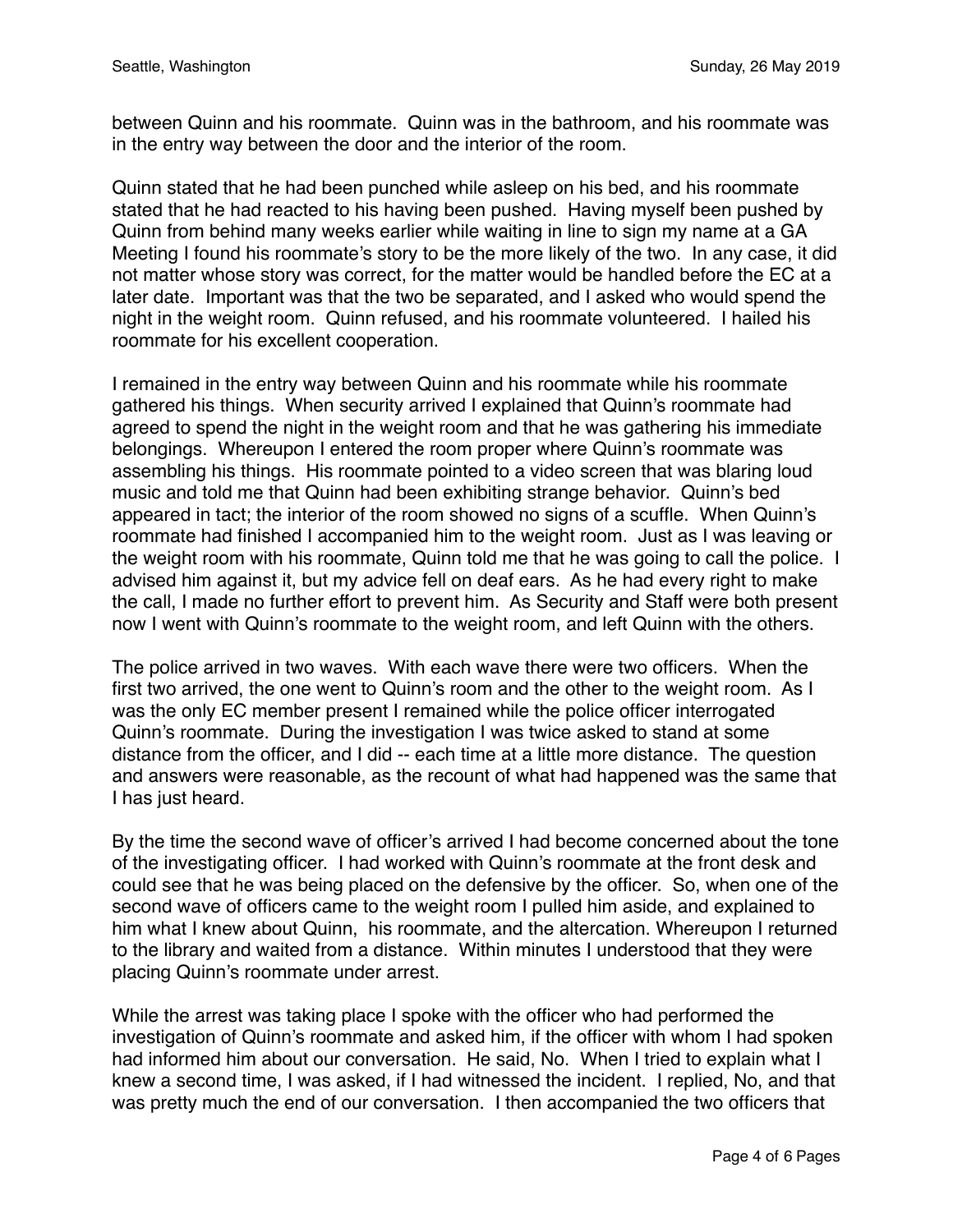had formed the initial wave in the elevator down to the first floor. While still in the elevator I asked why Quinn was not also under arrest. I was told that he had committed no crime and wondered to myself, whether self-defense was a crime, for this was my understanding of Quinn's roommate's side of the story, and only he was under arrest.

### **My Conduct at the GA Meeting**

Frankly, I feel that I am being blamed for Ms. Salvano's ill-handling of the GA Meeting.

The entire flare-up began with a simple question from me to Ms. Salvano. I asked her plainly and politely when her term ended. Had she been forthright, she would have answered directly. As it was, it took three questions from me to her, and one question from her to me to finally discover what she would not tell everyone at the outset -- that her term ended last Sunday, May 19, 2019. Whereupon we learned that Ms. Salvano had agreed in advance with Sandra that she would continue for another week, or even term, in the event that none of the newly elected EC members would have any experience on the EC.

What Ms. Salvano did not appear to have taken into consideration was that I would run against her.

How someone, as ruse and demonstrative as Ms. Salvano is, could have been unaware of the GA rule regarding the forced resignation of fellow committee members is difficult to believe. And, even if it were true that she were unaware, then why did she refuse my reading of the rule regarding the matter? Why, in effect, was I forced to appeal to Sandra for a proper hearing? This was Ms. Salvano's second important error.

Even after a former resident stood up, made direct reference to Robert's Rules of Order, and suggested thereby that Ms. Salvano did not know how to conduct a meeting. Ms. Salvano made her third important mistake. Rather than discussing my dismissal before the GA, she moved directly to a vote. It was at this point that I walked out of the meeting on my own free will and several others followed. The meeting was quickly adjourned; Ms. Salvano had gotten her way.

### **My Appeal**

That the probationary period against me not be put into effect, that my number of punitive hours be reduced to three, for my having caused distress to those who do not know how to handle their own stress, and that the others who contributed to the distress of same be penalized as I.

Further, I would like to be given the opportunity to redeem myself by running against Ms. Salvano should she decide to run for a third term and no one else run's against her.

Finally, I would like that each of you return to the first paragraph of this appeal and perform as I have requested. Ask yourself, how you would have performed in my stead.